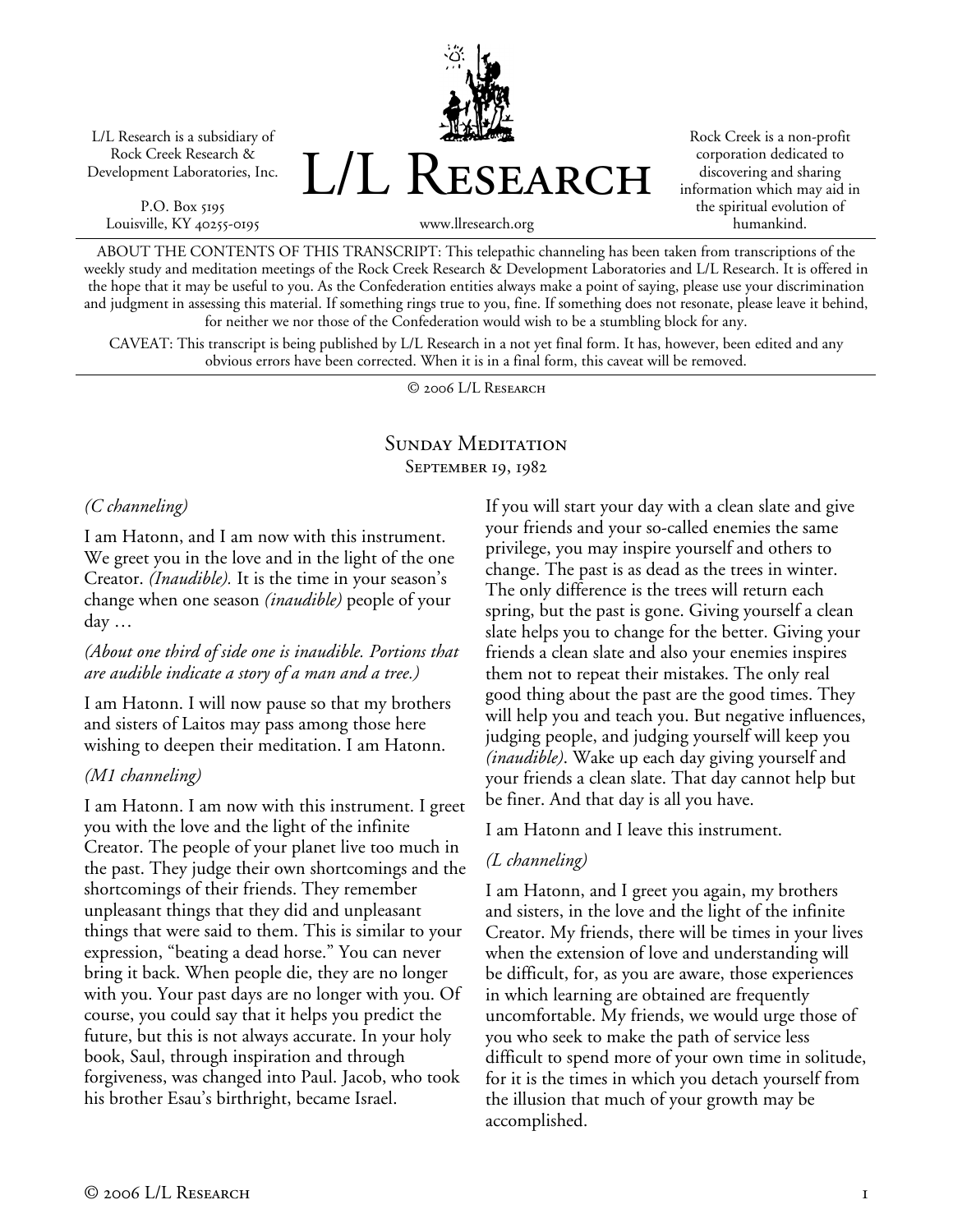We realize that our use of the word solitude is misunderstood by some here, for it is not our advice to seek aloneness, but rather oneness. We therefore suggest that those present who desire to progress along the path of service to others avail themselves of the opportunity to meditate, to seek the solitude of oneness with their other selves.

At this time we will relinquish our use of this instrument, that our brothers and sisters of Latwii may perform their service. I am known to you as Hatonn.

## *(Pause)*

# *(L channeling)*

I am Latwii, and I greet you once again, my brothers and sisters, in the love and in the light of the infinite Creator. At this time, it is our desire to be of service to those who would pose questions that we might seek to enlighten those areas of confusion. Is there a question at this time?

## **C:** What do babies dream?

I am Latwii. My brother, the use of the term "dream" is not precise in defining those experiences which occur within the consciousness of your young, for it is not their need to sharply define sharply their perceptions of that which you term imaginative from that which you term real. It must be remembered, therefore, that those recently entering your world of illusion do not have imprinted within their consciousness the affirmation that that which they see is real. For your young, their world consists of a series of lessons, of perceptions, some of which pertain to the world into which they have recently been ejected, so to speak, and much of [what] concerns our young [is] adjustment to the physical vehicle and the sensations of that vehicle.

Within the consciousness of the child or newly arrived individual is a constant barrage of stimuli. The newly arrived entity, being unfamiliar with its sensory apparati, is initially incapable of distinguishing those signals generated externally, and those which originate through the process you know as imagination. It would therefore be more accurate to state that to a large extent the newly arrived entity dreams of the illusion which he or she has chosen to enter.

May we answer you further, my brother?

**C:** Yes. I was thinking about the—the thought that hit me, would that being newly incarnated and not having been bombarded by years of existence in its illusion whether or not it is unconscious—if they still are—had—well, that they still had actually ties to their previous life, and that some parts of it still stimulate the input in these periods of ease?

I am Latwii, and we shall assume that your statements are indicative of a question, and will attempt to respond. In a majority of individuals newly arrived to your illusion, the combination of factors most significant to the entity are the new physical vehicle and the recent *(inaudible)*. Consider, if you will, the individual to whom you refer [to] as an amnesiac who suddenly awakens to illness, to a life of illness. It is difficult for one in that situation to pose to themselves the question, "How might I improve upon my functions of this day?" for it is most frequently an understanding of the present that dominates the learning experience.

The newly arrived entity is suddenly within a physical vehicle after a period of existence in a form of unawareness within the womb. The assumption of a physical vehicle has been likened to an act of imprisonment and this reflection *(inaudible)* but you can appreciate the *(inaudible)* from the new vehicle and its barrage of stimuli, but coupled with the forgetting that accompanies entry to your illusion. The philosophical bent of the entity is quite often ignored in the start in the struggle to survive as a stranger in a strange world.

May we answer you further?

**C:** No, thank you.

We thank you, my brother. Is there another question?

**E:** I have a question, Latwii. It concerns a subject which you enlightened us on last week and the week before about pyramids, bandshells and other structures that focus energy. And my question is, can hilltops also be included in those forms that focus energy?

I am Latwii. My brother, consider your own history, that of your predecessors who wrote of the significance of him whom you called Moses, who returned from the mountain; of him you called Mohammed, who spent time of enlightenment within a cave; of him whom you call Jesus Christ, who was transfigured on a mountain; of the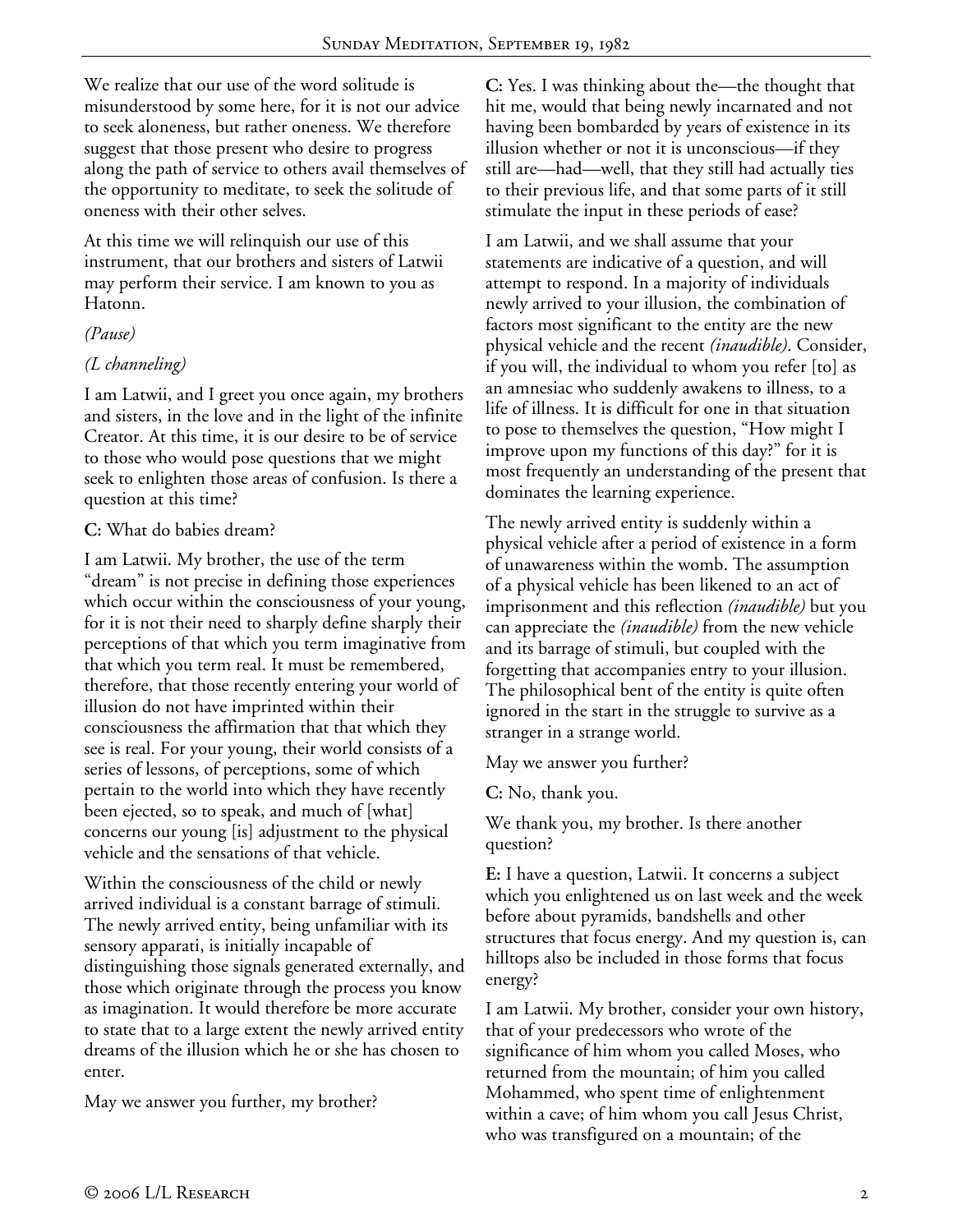tendency of your peoples to erect mountains of their own in their seeking of that which they call God. These structures, my brother, have the potential of focusing much power, and the significance of the structure has been long understood by your religious leaders the significance of the structure. Many variations are attempted to [tame] the power they describe, ranging from the construction of vast cathedrals, basilicas, pyramids or the construction of edifices upon the mountains themselves as in that area which you call Tibet.

May we answer you further?

**E:** No, thank you.

We thank you. Is there another question?

**M1:** I have a question, but I'm not sure I understand it. Maybe Hatonn gets through to us in different ways, but why did he give me the impression he was going speak through K and A and S and M2, and he hasn't spoke?

I am Latwii, and I am aware of your question. My sister, our brothers and sisters of Hatonn will often allow their communications to one another or communal thoughts to bleed through to the attentive listener. In this particular situation, consideration was being given to the availability of willing instruments as well as the need to exercise those instruments choosing to make themselves available. As this particular instrument was willing to channel, as you say, and had fallen somewhat into disuse, our brothers and sisters of Hatonn elected to avail themselves of the opportunity to do a bit of housecleaning, so to speak, and assist the instrument in retuning itself. In the accomplishment of this task, our brothers and sisters of Hatonn completed their message and evaluated the remaining instruments as being sufficiently attuned that no adjustments were necessary.

May we answer you further?

**M1:** No, thank you.

We thank you, my sister. Is there another question?

**K:** Yes. You mentioned the mountains of Tibet, and I'm assuming that it is the power of the mountains that draws so many of the adepts of the East into the mountains. And then that leads me to ask this question. If one does not have a mountain available, what's the next best thing?

I am Latwii. My sister, if we might be allowed a bit of frivolity, we would simply quote a passage from your own literature in that if Mohammed cannot go to the mountain …

#### *(Side one of tape ends.)*

#### *(L channeling)*

In a more serious vein of communication, however, we would point out that the necessity for the mountain is non-existent, for it is within the individual that the power referred to may be tapped successfully. Such appliances as mountains or pyramids may be used to accomplish specific tasks but one must not make the mistake of regarding the mountain or the structure as the significant factor in one's growth, for is not the mountain itself part of the illusion?

It is within the archetype of the Fool to seek high places that they might step forward unafraid into space, for this is a portion of yourself and all others, to seek the unknown heights. As the mountain is a reflection of your seeking within the physical plane, it, in echoing your ambition, focuses your attention upon that facet of your character, and provides an attractive force which is often mistaken for attraction to the mountain itself rather than that which the mountain represents. However, we would conclude that if the mountain serves the purpose of adequately enabling one to focus one's striving, then perhaps the impartation of that which you referred to as Mt. Everest might be in order.

May we answer you further?

**K:** Then it would be conceivable that a coin or an inspirational work of art or something of that nature could serve the same purpose as a mountain?

I am Latwii. That is not only correct but astute, my sister.

**K:** Thank you.

We thank you. Is there another question?

**M1:** Carrying the thing one bit further, could you be inspired in a deep hole and in a cave as well?

I am Latwii. My sister, if your physical vehicle resides within the cave or the well, but your consciousness is upon the mountain top, where then, are you?

**M1:** I'm in the hole.